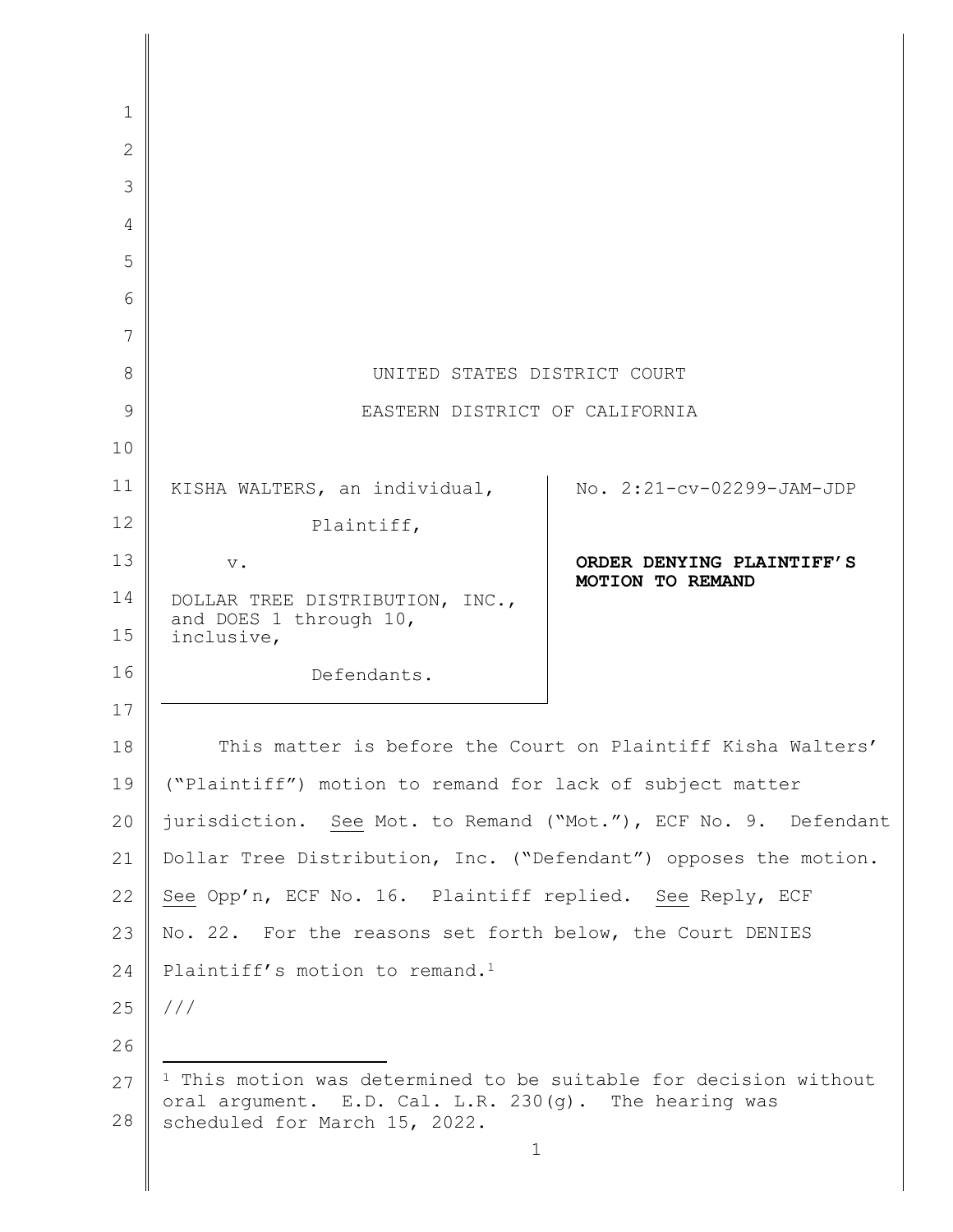| $\mathbf{1}$   | I.<br>BACKGROUND                                                     |
|----------------|----------------------------------------------------------------------|
| $\mathbf{2}$   | Plaintiff filed her complaint in the San Joaquin County              |
| 3              | Superior Court on December 15, 2020. Ex. A to Notice of Removal      |
| 4              | ("Compl."), ECF No. 1. Defendant then removed the action to this     |
| 5              | Court on December 13, 2021. Notice of Removal at 1, ECF No. 1.       |
| 6              | Defendant's Notice of Removal asserts that this Court has subject    |
| $7\phantom{.}$ | matter jurisdiction over Plaintiff's complaint pursuant to           |
| 8              | diversity jurisdiction under 28 U.S.C. § 1332(a). Id. at 3.          |
| $\mathsf 9$    | Plaintiff asserts that removal was improper and seeks remand on      |
| 10             | the grounds that Defendant has not met the jurisdictional amount     |
| 11             | in controversy requirement. Mot. at 2.                               |
| 12             | Plaintiff was formerly employed by Defendant as an                   |
| 13             | operations manager in Defendant's Stockton distribution center in    |
| 14             | the State of California. Compl. 19. Plaintiff alleges four           |
| 15             | causes of action under the California Fair Employment & Housing      |
| 16             | Act ("FEHA"): (1) Discrimination under Section 12940(a);             |
| 17             | (2) Harassment under Section $12940(j)$ ; (3) Retaliation under      |
| 18             | Sections 12940(h) and $(m)(2)$ ; and $(4)$ Failure to Prevent        |
| 19             | Discrimination, Harassment, and Retaliation under Section            |
| 20             | 12940(k). See Compl. Plaintiff seeks relief for "compensatory,       |
| 21             | special, and general damages," "punitive and/or exemplary            |
| 22             | damages," and "statutory attorneys' fees and costs." Id.             |
| 23             | OPINION<br>II.                                                       |
| 24             | Federal district courts have subject matter jurisdiction             |
| 25             | over civil actions between parties with diverse citizenship          |
| 26             | where "the amount in controversy exceeds the sum of or value of      |
| 27             | \$75,000, exclusive of interests and costs." 28 U.S.C.               |
| 28             | § 1332(a). Such an action may be removed to federal court under<br>2 |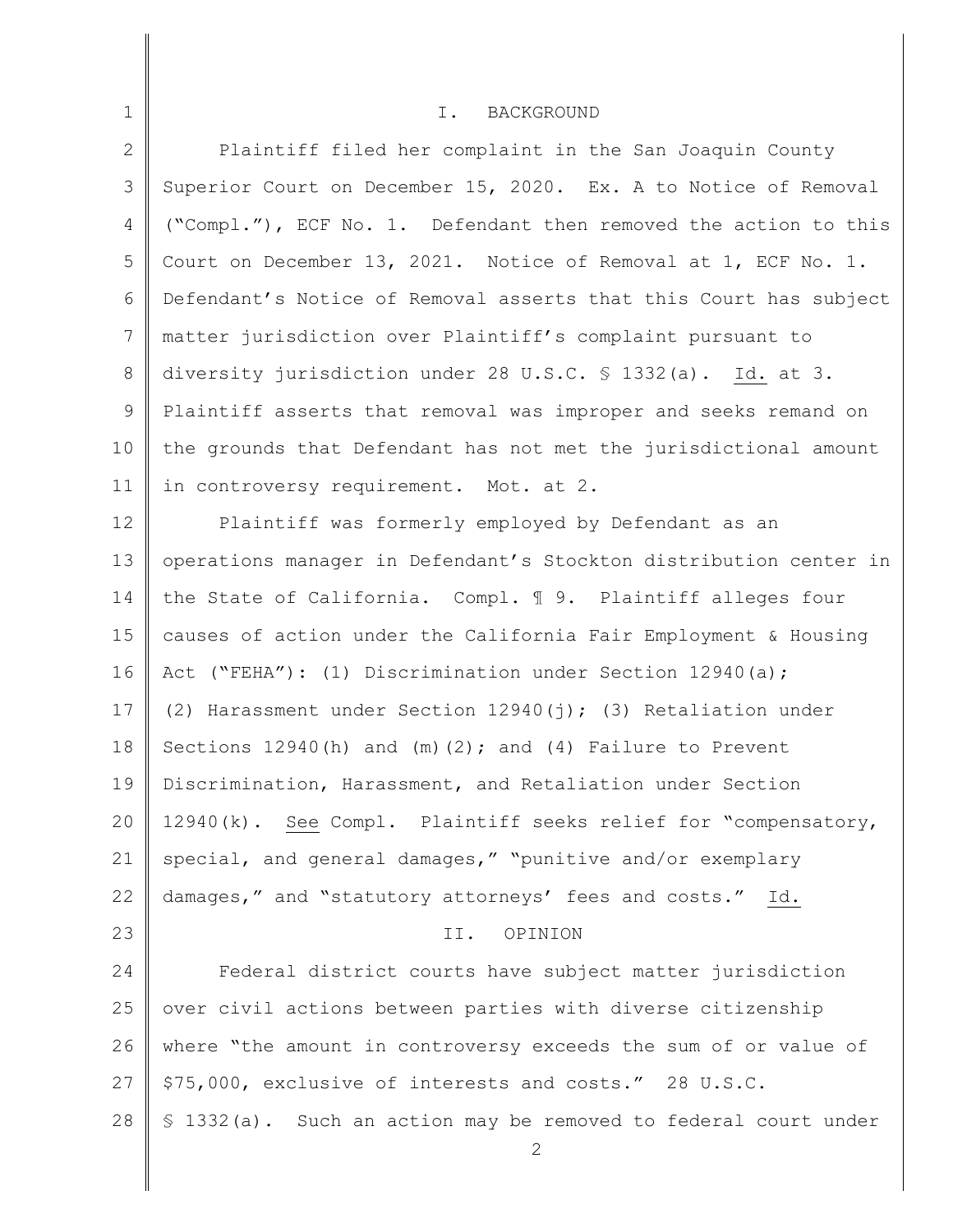1 2 3 4 28 U.S.C. § 1441(a). The removal statute is strictly construed, and the Court must reject federal jurisdiction if there is any doubt as to whether removal was proper. Duncan v. Stuetzle, 76 F.3d 1480, 1485 (9th Cir. 1996).

5 6 7 8 9 10 The parties do not dispute that the diversity requirement is met. They only dispute whether the amount in controversy exceeds \$75,000. Plaintiff argues that remand is proper because she pleads entitlement to less than \$75,000 in damages. Mot. at 2. Defendant opposes remand arguing that the amount in controversy is greater than \$75,000. Opp'n at 11.

11

## A. Legal Standard

12 13 14 15 16 17 18 19 20 21 22 23 24 When the jurisdiction of the Court is challenged, as it is here, the party invoking federal jurisdiction has the burden of proving by a preponderance of the evidence that removal is proper. Geographic Expeditions, Inc. v. Estate of Lhotka, 599 F.3d 1102, 1106-07 (9th Cir. 2010). The parties may submit evidence outside the complaint including affidavits, declarations, or "summary-judgment-type evidence relevant to the amount in controversy at the time of removal." Singer v. State Farm Mut. Ins. Co., 116 F.3d 373, 377 (9th Cir. 1997) (internal citation omitted). The district court "must [then] make findings of jurisdictional fact to which the preponderance standard applies." Dart Cherokee, 574 U.S. at 89 (internal citation omitted).

25 26 27 28 "[I]n assessing the amount in controversy, a court must assume that the allegations of the complaint are true and assume that a jury will return a verdict for the plaintiff on all claims made in the complaint." Campbell v. Vitran Exp., Inc.,

3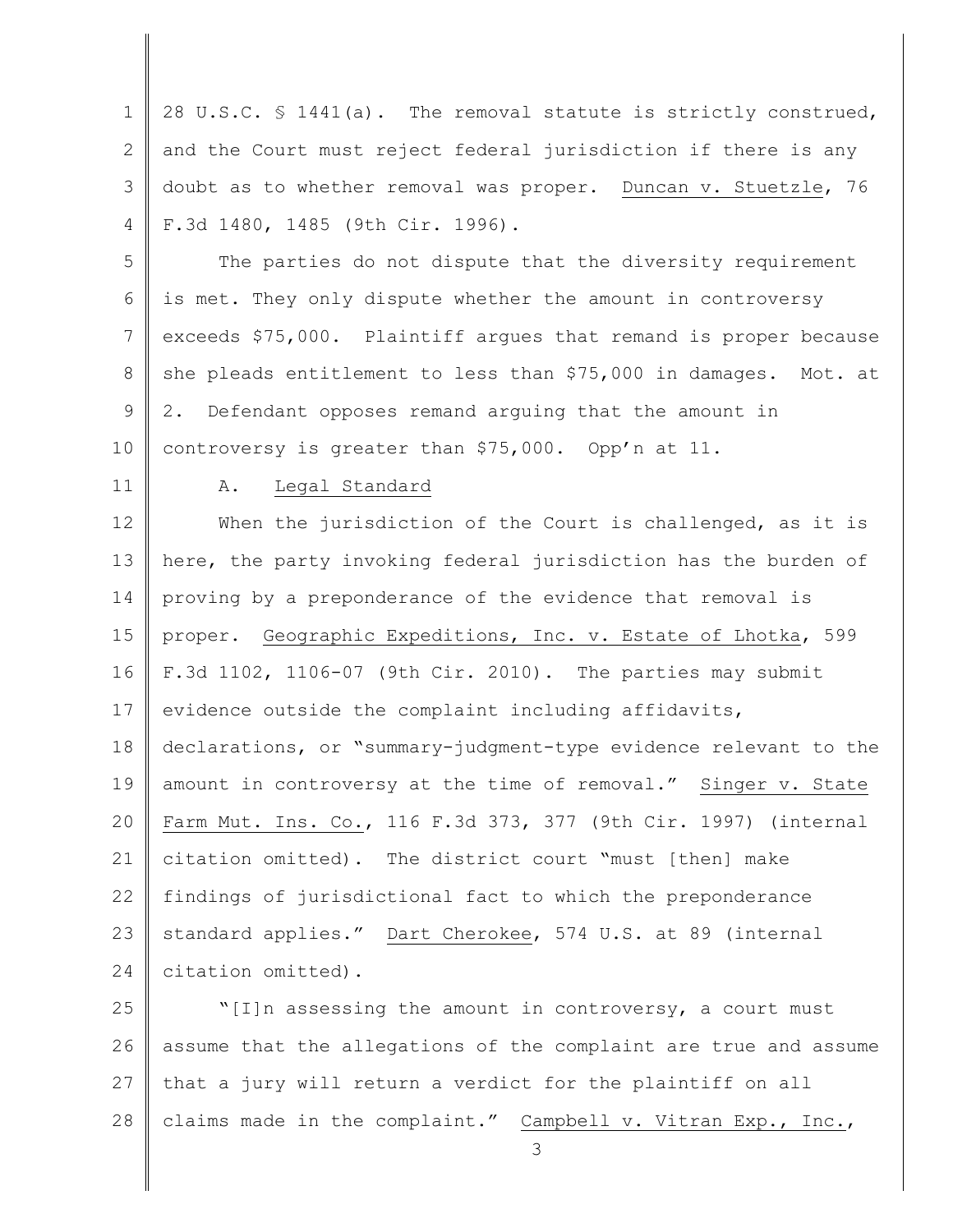1 2 3 4 5 6 471 Fed.Appx 646, 648 (9th Cir. 2012) (internal citation omitted). "In that sense, the amount in controversy reflects the maximum recovery the plaintiff could reasonably recover." Arias v. Residence Inn by Marriott, 936 F.3d 920, 927 (9th Cir. 2019) (citing Chavez v. JPMorgan Chase & Co., 888 F.3d 413, 417 (9th Cir. 2018)).

7

B. Analysis

8 9 10 11 12 13 14 15 16 17 18 19 Plaintiff's complaint does not allege a specific amount of damages but does allege, generally and without limitation, that she seeks compensatory, special, and general damages; punitive and/or exemplary damages; and statutory attorney's fees and costs. Opp'n at 5; see also Compl. In a FEHA action, a plaintiff may recover any economic damages that are generally available in non-contractual actions, including lost benefits and wages. State Dep't of Health Servs. v. Super. Ct., 31 Cal. 4th 1026, 1042 (2003). Although Plaintiff does not specifically seek lost wages in her complaint, lost wages are subsumed in her plea for "compensatory, special, and general damages" absent an assertion to the contrary. See Compl.

20 21 22 23 24 25 26 27 28 Jurisdictional facts are assessed on the basis of a plaintiff's complaint at the time of removal. 28 U.S.C. § 1441. Further, the weight of authority in this Circuit limits the amount of lost wages considered in the amount in controversy to those accrued at the time of removal. See Daley v. Walmart Stores, Inc., No. SA CV 18-0518-DOC, 2018 WL 3104630, at \*4 (C.D. Cal. Jun. 21, 2018). The Court therefore calculates lost wages from the time of Plaintiff's termination through the time of removal.

4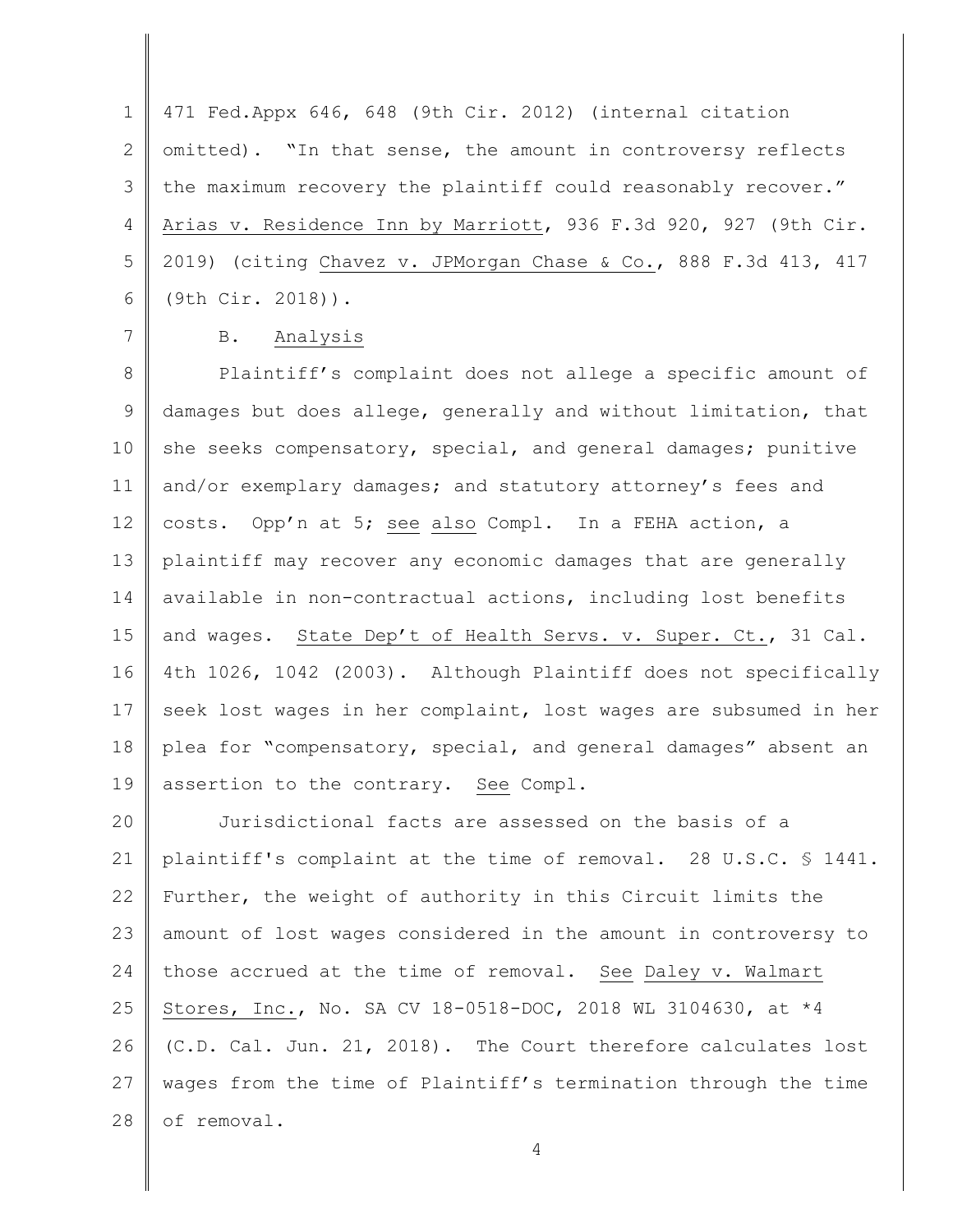1 2 3 4 5 6 Plaintiff alleges she was wrongfully terminated on December 11, 2019. Compl. ¶ 31. Defendant removed this action on December 13, 2021. See Notice of Removal. Since two years have elapsed between Plaintiff's wrongful termination and Defendant's Notice of Removal, the Court will calculate her lost wages as twice her annual salary.

7 8 9 10 11 12 13 Defendant asserts that Plaintiff made \$81,120 annually at the time of her termination. Decl. of Cynthia Cunningham ¶ 5, ECF No. 1-2. Plaintiff does not dispute this estimate in her moving papers. See Mot.; see Reply. Accepting Defendant's estimate of Plaintiff's annual salary, Plaintiff's lost wages for two years is  $$162,240$  (2 x  $$81,120$ ), exceeding the required jurisdictional amount.

14 15 16 17 18 19 20 21 22 23 Plaintiff objects to the inclusion of lost wages in Defendant's amount in controversy calculation for two reasons. Mot. at 3. First, Plaintiff contends that Defendant has presented "no evidence . . . that Plaintiff is seeking to recover 'lost wages,'" and therefore Defendant's calculations are "purely conclusory and speculative." Mot. at 3-4. Second, Plaintiff contends that, even if lost wages were included, the amount would be mitigated to the extent that Plaintiff has secured subsequent employment. Id. at 4. Both arguments are unavailing.

24 25 26 27 28 First, the Court disagrees with the argument that the Defendant may not include lost wages in its calculations merely because Plaintiff refuses to affirm or deny her claim to said wages. "[T]he amount in controversy reflects the maximum recovery the plaintiff could reasonably recover." Arias, 936

5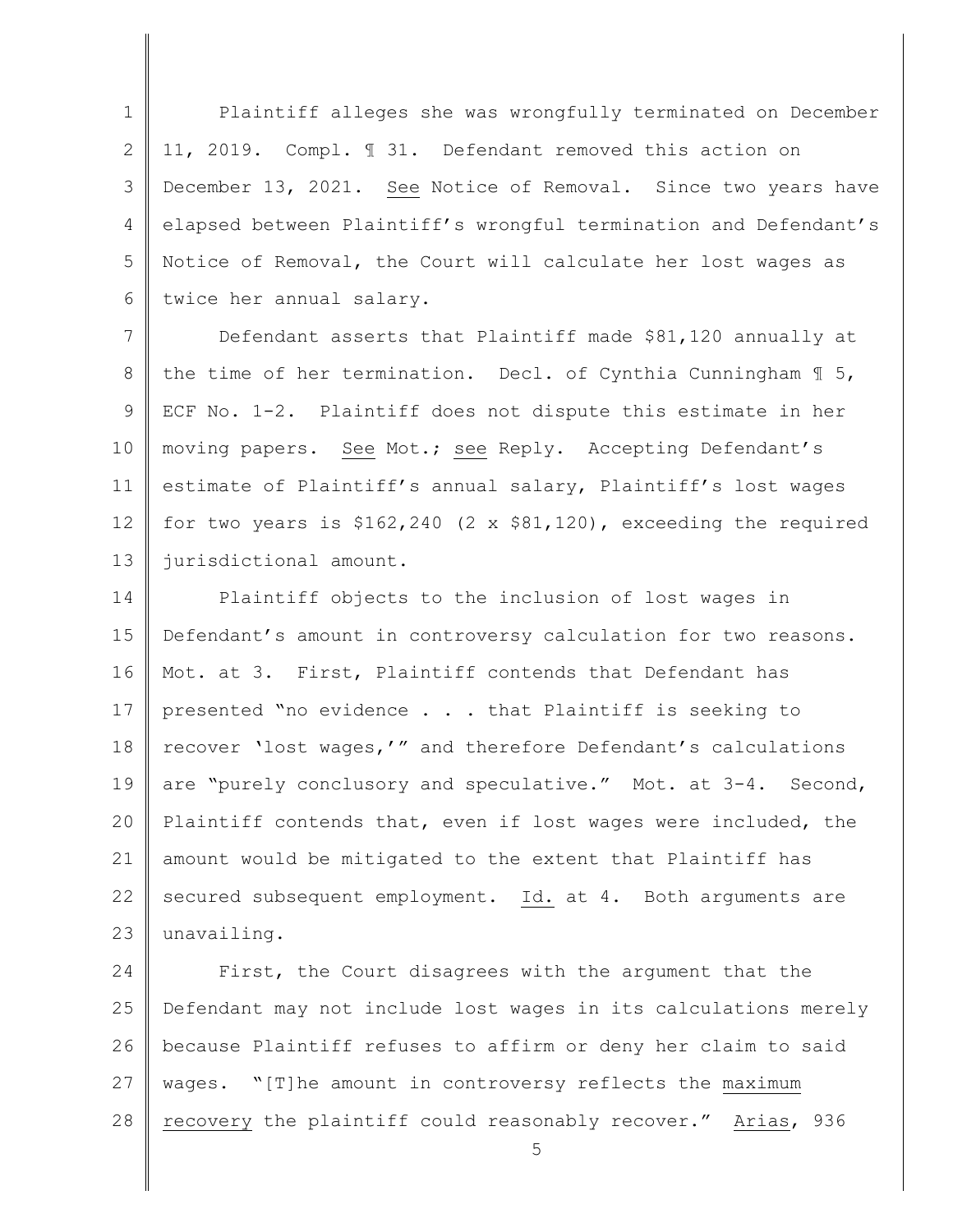1 2 3 4 5 6 F.3d at 927 (emphasis added). Plaintiff has broadly pled recovery for "compensatory, special, and general damages." See Compl. Absent an admission that Plaintiff will not seek lost wages, Defendant is justified in including lost wages in its amount-in-controversy calculations, because it is an available remedy for FEHA violations.

7 8 9 10 11 12 13 14 15 16 17 18 Second, as Defendant points out, the amount in controversy requirement looks to the value of Plaintiff's claims if she were to succeed. Opp'n at 7. Any mitigation would go to the question of what Defendant actually owes rather than what is presently at controversy. It is inappropriate for the Court to consider mitigation when assessing the amount in controversy, because "mitigation of damages is an affirmative defense, and a 'potential defense does not reduce the amount in controversy for purposes of establishing federal jurisdiction.'" Jackson v. Compass Grp. USA, Inc., 2019 WL 3493991, at \*4 (C.D. Cal. Jul. 31, 2019) (quoting Perez v. Alta-Dena Certified Dairy, LLC, 647 F. App'x 682, 684 (9th Cir. 2016)).

19 20 21 22 23 24 25 Accordingly, in the absence of conflicting evidence, Defendant has proved by a preponderance of the evidence that the jurisdictional amount in controversy has been met based on Plaintiff's lost wages (\$162, 240). The Court need not reach the parties' remaining arguments about Plaintiff's other recoverable damages for emotional distress, future attorneys' fees, or punitive damages.

III. ORDER

26

27 28 For the reasons above, the Court finds that Defendant has established by a preponderance of the evidence that the amount in